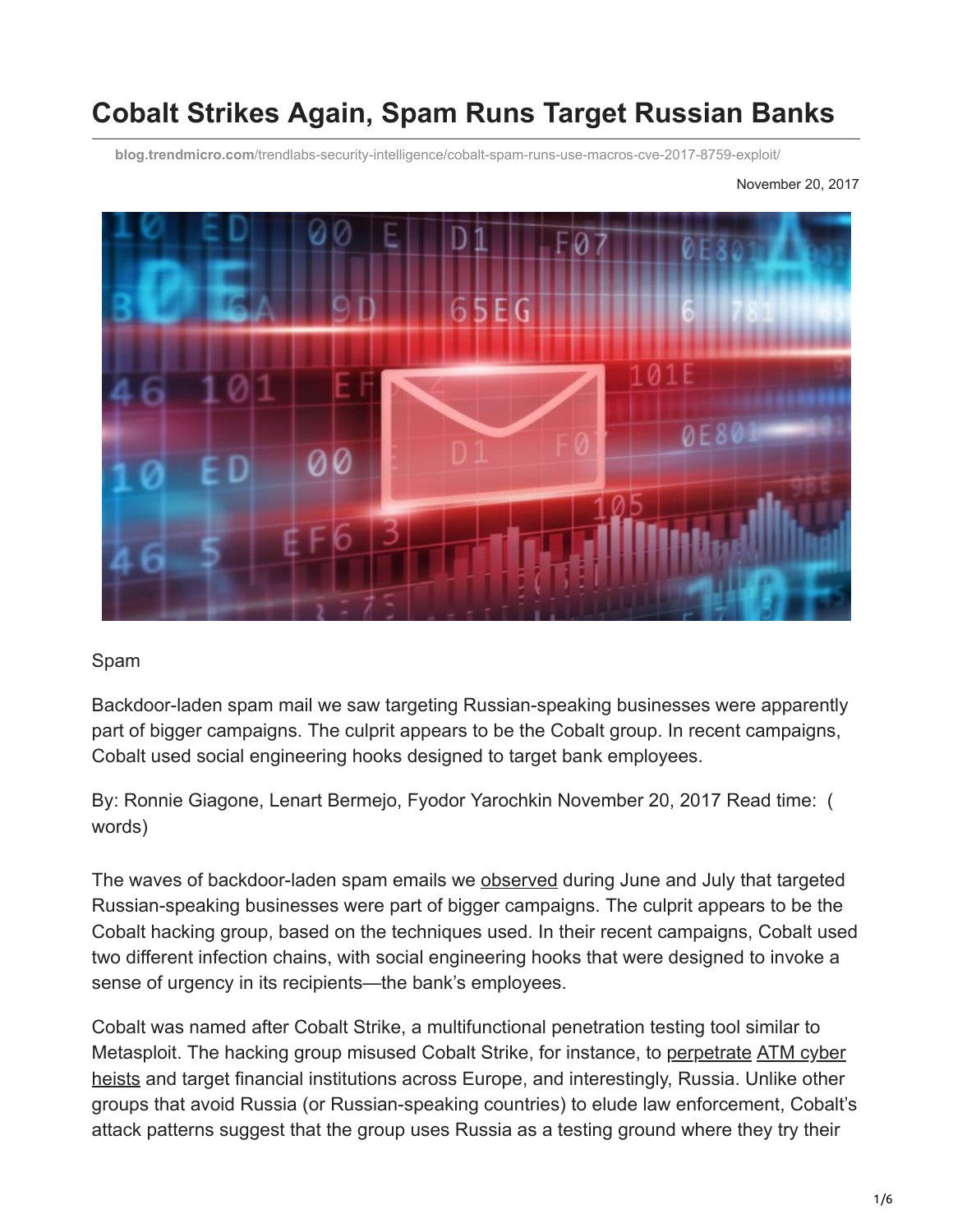latest malware and techniques on Russian banks. If successful, they go on to attack financial institutions outside the country. This resembles the tactics of another cybercriminal group, [Lurk](http://blog.trendmicro.com/trendlabs-security-intelligence/lurk-retracing-five-year-campaign/).

Of note were Cobalt's other targets. The hacking group's first spam run also targeted a Slovenian bank, while the second run targeted financial organizations in Azerbaijan, Belarus, and Spain.

### *Changing Tacks*

[Apart from using a different vulnerability \(C](https://www.trendmicro.com/vinfo/us/security/definition/spear-phishing)[VE-2017-8759](http://blog.trendmicro.com/trendlabs-security-intelligence/microsoft-office-zero-day-vulnerability-addressed-september-patch-tuesday/)[\), what's unique in their latest spear](https://www.trendmicro.com/vinfo/us/security/definition/spear-phishing) phishing campaigns, compared to their previous spam runs and even other related cybercriminal campaigns, is an apparent role change. The [modus](https://www.trendmicro.com/vinfo/us/security/news/cybercrime-and-digital-threats/online-banking-trojan-brief-history-of-notable-online-banking-trojans) commonly seen in attack chains that target end users (i.e., bank customers) is now leveled against the banks themselves. While they previously posed as sales and billing departments of legitimate companies, they're now masquerading as the customers of their targets (banks), a state arbitration court, and ironically, an anti-fraud and online security company notifying the would-be victim that his "internet resource" has been blocked.

They also diversified tacks. The first spam run on August 31 used a Rich Text Format (RTF) document laden with malicious macros. The second, which ran from September 20 to 21, used an exploit for [CVE-2017-8759](http://blog.trendmicro.com/trendlabs-security-intelligence/microsoft-office-zero-day-vulnerability-addressed-september-patch-tuesday/) ([patched](https://portal.msrc.microsoft.com/en-US/security-guidance/advisory/CVE-2017-8759) last September), a [code injection/](https://www.trendmicro.com/vinfo/us/security/news/cybercrime-and-digital-threats/infosec-guide-web-injections)remote code execution vulnerability in Microsoft's .NET Framework. The vulnerability was used to retrieve and execute Cobalt Strike from a remote server they controlled. We also saw other threat actors using the same security flaw of late, like the cyberespionage group [ChessMaster.](http://blog.trendmicro.com/trendlabs-security-intelligence/chessmasters-new-strategy-evolving-tools-tactics/)

Below are snapshots of some of the spam emails they sent to their targets:

*[F](https://blog.trendmicro.com/content/dam/trendmicro/global/en/migrated/security-intelligence-migration-spreadsheet/trendlabs-security-intelligence/2017/11/cobalt-1.png)igure 1. Spam emails containing RTF documents embedded with malicious macros*

### *Infection Chain via Macros*

Here's a visualization of this infection chain:

### *[F](https://blog.trendmicro.com/content/dam/trendmicro/global/en/migrated/security-intelligence-migration-spreadsheet/trendlabs-security-intelligence/2017/11/cobalt-2.jpg)igure 2. Infection chain of Cobalt's latest spear phishing campaign using malicious macro*

The RTF file contains macro codes that will execute a PowerShell command to retrieve a dynamic-link library (DLL) file before executing it using odbcconf.exe, a command-line utility related to [Microsoft Data Access Components](http://msdn2.microsoft.com/en-us/data/aa937729.aspx). The DLL will drop and execute a malicious JScript using regsvr32.exe, another command-line utility, to download another JScript and execute it using the same regsvr32.exe. This JScript will then connect to a remote server and wait for backdoor commands. During analysis, we received a PowerShell command that downloads Cobalt Strike from hxxps://5[.]135[.]237[.]216[/]RLxF. It will ultimately try to connect to their command and control (C&C) server, 5[.]135[.]237[.]216[:]443, which we found located in France.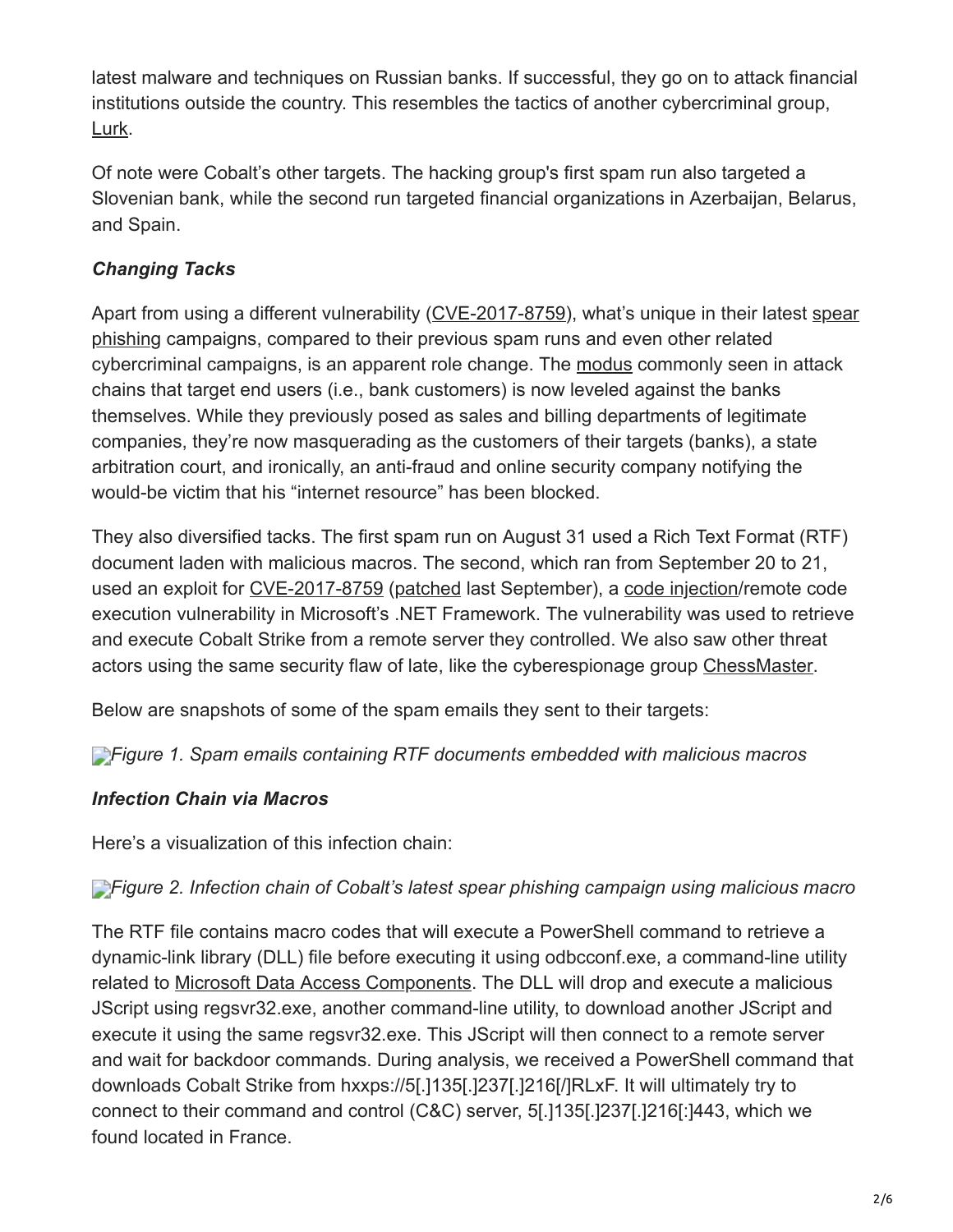**[F](https://blog.trendmicro.com/content/dam/trendmicro/global/en/migrated/security-intelligence-migration-spreadsheet/trendlabs-security-intelligence/2017/11/cobalt-3.png)**<sup>*igure 3. The malicious RTF file asking would-be victims to "Enable Content" (left) and*</sup> *what happens after clicking it, when the macro codes are run (right)*

To further illustrate this infection chain: after clicking "Enable Content", it will run the macro codes that will check if the machine is 64-bit, decrypt and execute a PowerShell command, remove the picture in the document, and write "Call me" in it. The PowerShell command is for downloading a DLL file from hxxp://visa[-]fraud[-]monitoring[.]com[/]t[.]dll, saving it in the affected machine, then executing it via the command, *odbcconf.exe /S /A {REGSVR ""C:\Users\Public\file.dll""}.* The DLL file will drop a Windows Script Component (SCT) file embedded with JScript in the %AppData% folder using a random name and append it with a .TXT extension.

### *[F](https://blog.trendmicro.com/content/dam/trendmicro/global/en/migrated/security-intelligence-migration-spreadsheet/trendlabs-security-intelligence/2017/11/cobalt-4-2.png)igure 4. The macro codes (above) and the DLL file executing the SCT file via regsvr32.exe (below)*

The SCT file will check if the system has an internet connection; if it's connected, it will proceed to download and execute a backdoor from the remote server.

## $\overline{a}$

*Figure 5. The file downloaded from the remote server, which is actually a backdoor*

Some of the backdoor's commands are:

- d&exec download and execute PE file
- more eggs download additional scripts
- gtfo delete files/startup entries and terminate
- more onion run additional script
- more power run command shell commands

### *Infection Chain via CVE-2017-8759*

The RTF attachment used in their second spam run contained an exploit for CVE-2017- 8759. It entails downloading a specified Simple Object Access Protocol (SOAP) Web Services Description Language (WSDL) definition from a remote server, which is injected into memory. The codes include downloading and retrieving Cobalt Strike, which will connect to the C&C server 86[.]106[.]131[.]207 and wait for commands.

*[F](https://blog.trendmicro.com/content/dam/trendmicro/global/en/migrated/security-intelligence-migration-spreadsheet/trendlabs-security-intelligence/2017/11/cobalt-6.jpg)igure 6. Infection chain using CVE-2017-8759*

### *[F](https://blog.trendmicro.com/content/dam/trendmicro/global/en/migrated/security-intelligence-migration-spreadsheet/trendlabs-security-intelligence/2017/11/cobalt-7.png)igure 7. Spam emails whose attachments contain an exploit for CVE-2017-8759*

The same exploit technique has been [employed](https://arstechnica.com/information-technology/2017/09/for-2nd-time-this-year-windows-0day-exploited-to-install-finspy-creepware/) to deliver the cyberespionage malware FinSpy. In Cobalt's case, a SOAP moniker is embedded in the RTF file, which facilitates the exploit for CVE-2017-8759 by retrieving the malicious SOAP WSDL definition via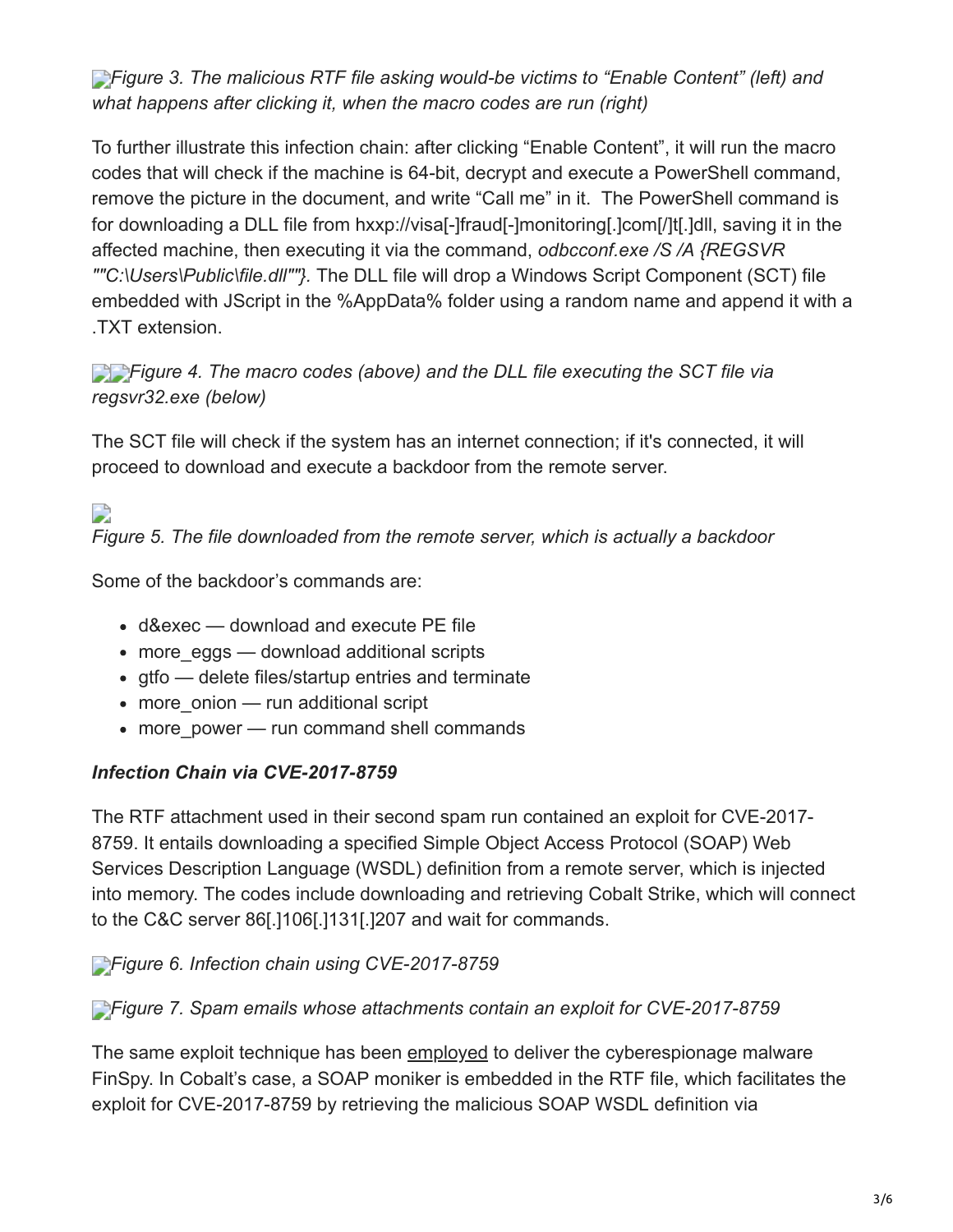hxxp://servicecentrum[.]info[/]test[.]xml. Contents of this Extensible Markup Language (XML) file will be parsed, which will generate a Source Code (CS) file. It will then be compiled by the .NET Framework, which Microsoft Office will load as a library.

Depending on the infected machine's architecture, the library will inject codes that will download and execute the final payload. It's named "ZxT6" in 32-bit systems and "MZBt" in 64-bit machines. The endgame is to connect to the C&C server, 86[.]106[.]131[.]207, which we found located in Germany. The final payload is a DLL that is a component of Cobalt Strike. It will connect to 86[.]106[.]131[.]207[:]443 to wait for further commands.

This is what the attacker's panel looks like when trying to interact with the targeted victims:

*[F](https://blog.trendmicro.com/content/dam/trendmicro/global/en/migrated/security-intelligence-migration-spreadsheet/trendlabs-security-intelligence/2017/11/cobalt-8.jpg)igure 8. Dashboard of Cobalt Strike, which is also abused by various attackers*

### *Mitigations*

Many security technologies and security researchers may be utilizing newer detection mechanisms, but [cybercriminals are also keeping up,](https://www.trendmicro.com/vinfo/us/security/research-and-analysis/predictions/2017) adjusting their tactics to evade them. In Cobalt's case, for instance, they've looked into instances of valid Windows programs or utilities as conduits that allow their malicious code to bypass whitelisting.

Indeed, Cobalt hacking group's attacks exemplify the importance of defense in depth. Here are some best practices to defend against these types of threats:

- Blacklist, disable, and [secure the use](https://www.trendmicro.com/vinfo/us/security/news/cybercrime-and-digital-threats/best-practices-securing-sysadmin-tools) of built-in interpreters or command-line applications, such as [PowerShell,](https://www.trendmicro.com/vinfo/us/security/news/security-technology/security-101-the-rise-of-fileless-threats-that-abuse-powershell) odbcconf.exe, and regsvr.exe
- [Regularly patch](https://www.trendmicro.com/vinfo/us/security/news/vulnerabilities-and-exploits/patching-problems-and-how-to-solve-them) and keep the system and its applications updated to prevent attackers from exploiting possible vulnerabilities; consider [virtual patching](https://www.trendmicro.com/vinfo/us/security/news/virtualization-and-cloud/virtual-patching-in-mixed-environments-how-it-protects-you/) for legacy/end-of-life systems
- [Secure the email gateway](https://www.trendmicro.com/vinfo/us/security/news/cybercrime-and-digital-threats/infosec-guide-email-threats), given how Cobalt still relies on email as entry point
- Implement [network segmentation](https://www.trendmicro.com/vinfo/us/security/news/cyber-attacks/protecting-data-through-network-segmentation) and [data categorization](https://www.trendmicro.com/vinfo/us/security/news/cyber-attacks/keeping-digital-assets-safe-need-for-data-classification) to thwart lateral movement
- Proactively monitor the network and endpoint for anomalous activities; deploy [firewalls and sandbox as well as intrusion detection and prevention systems to](https://www.trendmicro.com/vinfo/us/security/news/security-technology/best-practices-deploying-an-effective-firewall) reduce attack surface
- 
- *Trend Micro Solutions*

Trend Micro [XGen™ security](https://blog.trendmicro.com/en_us/business/products/all-solutions.html) provides a cross-generational blend of threat defense techniques against a full range of threats for [data centers,](https://blog.trendmicro.com/en_us/business/products/hybrid-cloud/security-data-center-virtualization.html) [cloud environments](https://blog.trendmicro.com/en_us/business/products/hybrid-cloud/cloud-migration-security.html), [networks](https://blog.trendmicro.com/en_us/business/products/network.html), and [endpoints](https://blog.trendmicro.com/en_us/business/products/user-protection.html). It features high-fidelity machine learning to secure the [gateway](https://blog.trendmicro.com/en_us/business/products/user-protection/sps.html) and [endpoint](https://blog.trendmicro.com/en_us/business/products/user-protection/sps.html) data and applications, and protects physical, virtual, and cloud workloads. With capabilities like web/URL filtering, behavioral analysis, and custom sandboxing, XGen™ protects against today's purpose-built threats that bypass traditional controls, exploit known, unknown, or undisclosed [vulnerabilities.](https://blog.trendmicro.com/en_us/business/products/user-protection/sps.html) Smart, optimized, and connected, XGen™ powers Trend Micro's suite of security solutions: Hybrid Cloud Security, User Protection, and Network Defense.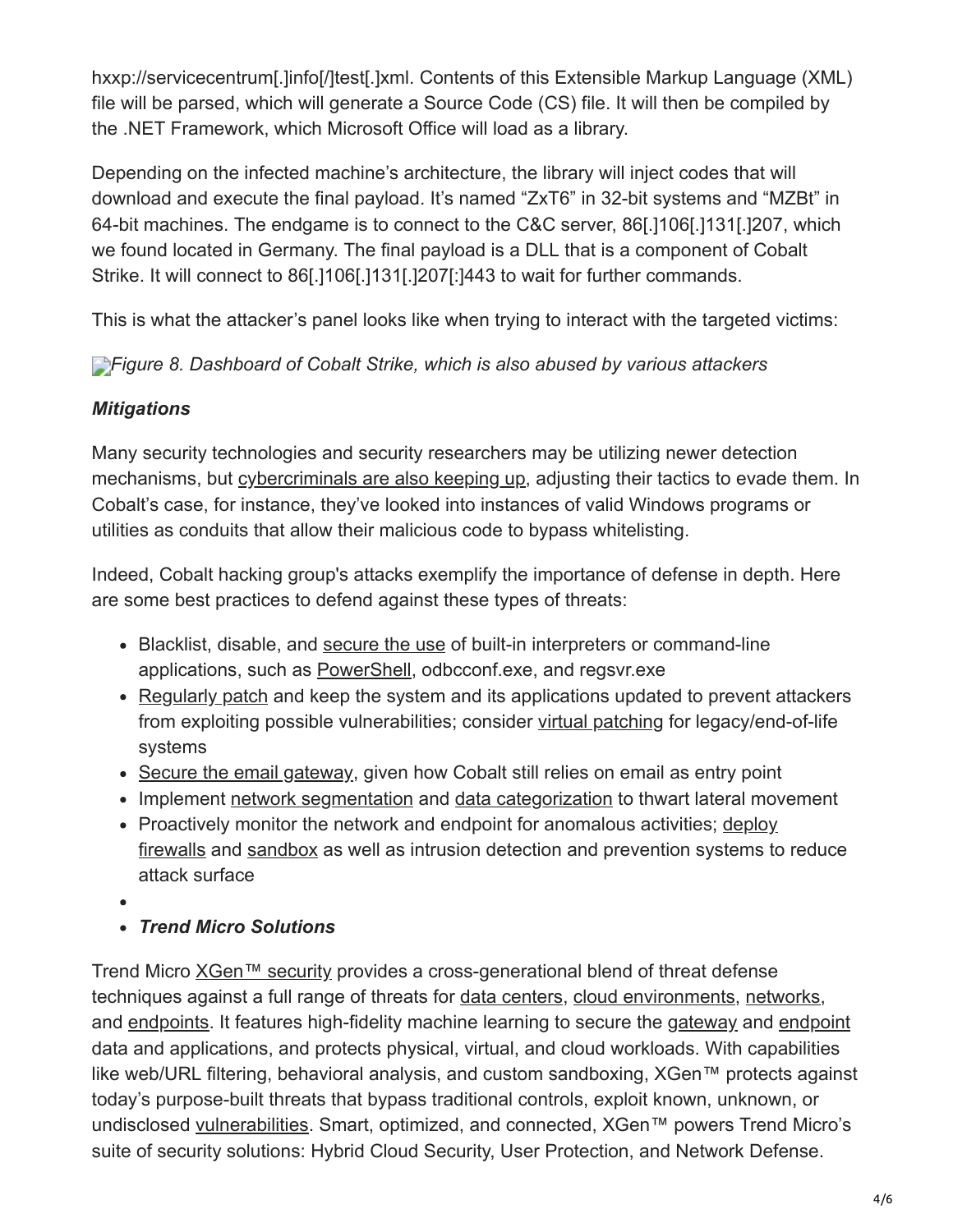### *Indicators of Compromise (IoCs):*

*Hashes related to the spear phishing campaign using malicious macro codes (SHA256):* Email attachments/RTF files detected as W2KM\_CALLEM.ZGEI-A:

- ccb1fa5cdbc402b912b01a1838c1f13e95e9392b3ab6cc5f28277c012b0759f9
- dcad7f5135ffa5e98067b46feec2563be8c67934eb3b14ef1aad8ff7fe0892c5

Malicious DLL file detected as TROJ\_DROPFCKJS.ZHEI-A

dab05e284a9cbc89d263798bae40c9633ff501e19568c2ca21ada58e90d66891

Malicious JScript file (35CE74A54720.txt) detected as JS\_NAKJS.ZGEI-A:

2b4760b5bbe982a7e26af4ee618f8f2dcc67dfe0211f852bf549db457acd262c

Malicious TXT file (README.TXT) detected as JS\_GETFO.ZIEI-A:

e9ab3195f3a974861aa1135862f6c24df1d7f5820e8c2ac6e61a1a5096457fc3

Backdoor (RLxF) detected as BKDR\_COBALT.ZHEJ-A:

0dedb345d90dbba7e83b2d618c93d701ed9e9037aa3b7c7c58b62e53dab7d2ce

*Hashes related to the spear phishing campaign exploiting CVE-2017-8759:* Email attachments/RTF files detected as TROJ\_MDROP.ZHEI-A:

- eb4325ef1cbfba85b35eec3204e7f79e4703bb706d5431a914b13288dcf1d598
- a0292cc74ef005b2e5e0889d1fc1711f07688b93b16ebc3174895d7752a16a23
- 94155a2940a1d49a92a602a5232f156eeb1d35018847edb9c6002cefe4c49f94
- 69e55d2e3207e29d9efc806ff36f13cd49fb92f7c12f0145f867674b559734a3

Malicious XML file (test.xml) detected as TROJ\_CVE20178759.ZIEI-A:

0f5c5d07ed0508875330a0cb89ba3f88c58f92d5b1536d20190df1e00ebd3d91

Backdoor (ZxT6) detected as BKDR\_COBALT.ZIEI-A:

9d9d1c246ba83a646dd9537d665344d6a611e7a279dcfe288a377840c31fe89c

*Backdoor (MZBt) detected as BKDR64\_COBALT.ZIEI-A:*

### **e78e800bc259a46d51a866581dcdc7ad2d05da1fa38841a5ba534a43a8393ce9**

*Related malicious URLs:*

hxxp://visa-fraud-monitoring[.]com/t[.]dll